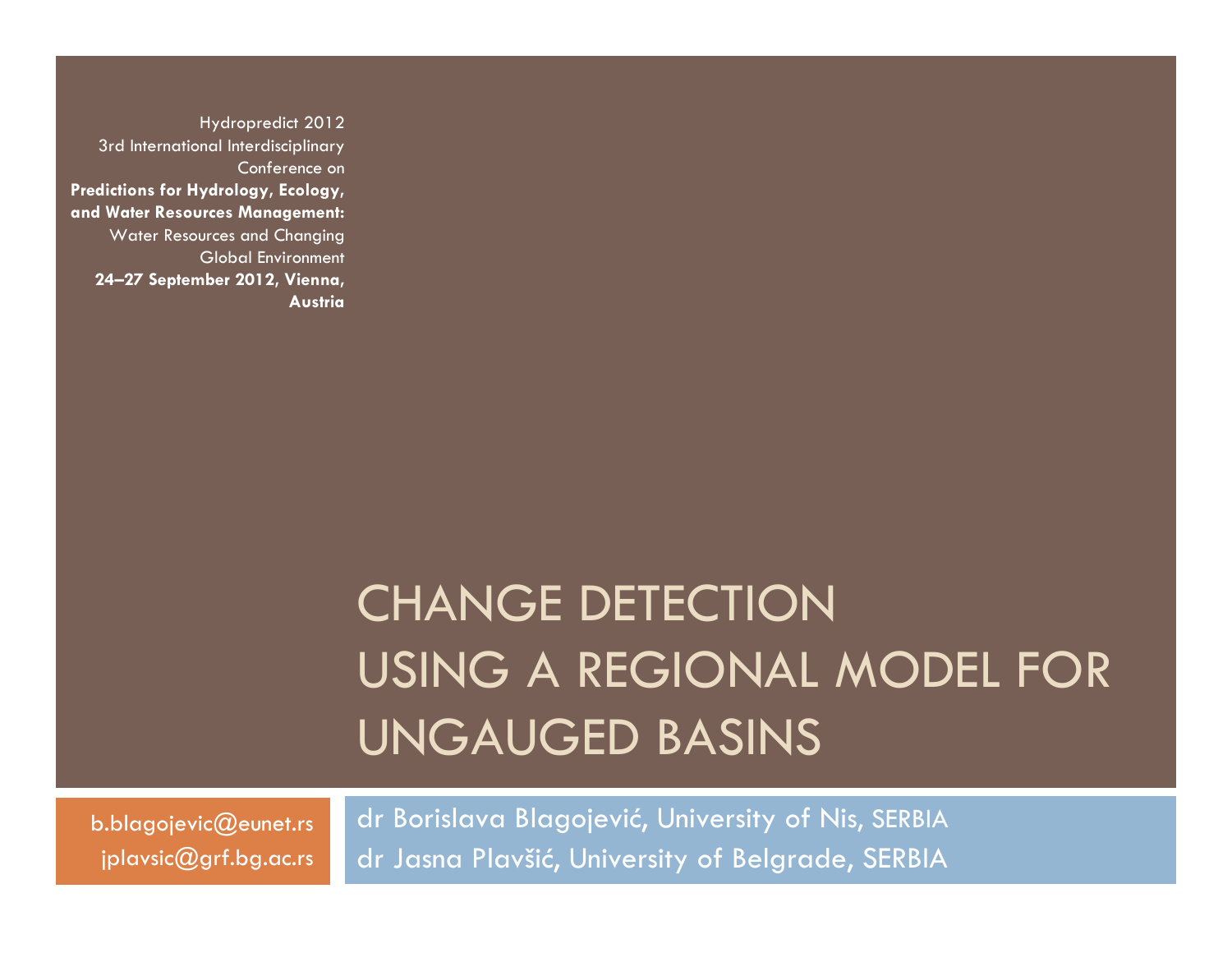### Introduction

#### $\Box$ Change-variability [1]

#### *Climate change*

- WRCP usage:
- "Climate change defines the difference between long-term mean values of a climate parameter or statistic, where the mean is taken over a specified interval of time, usually a number of decades".

#### *Climate variability*

"The extremes and differences of monthly, seasonal and annual values from the climatically expected value (temporal means). The differences are usually termed anomalies."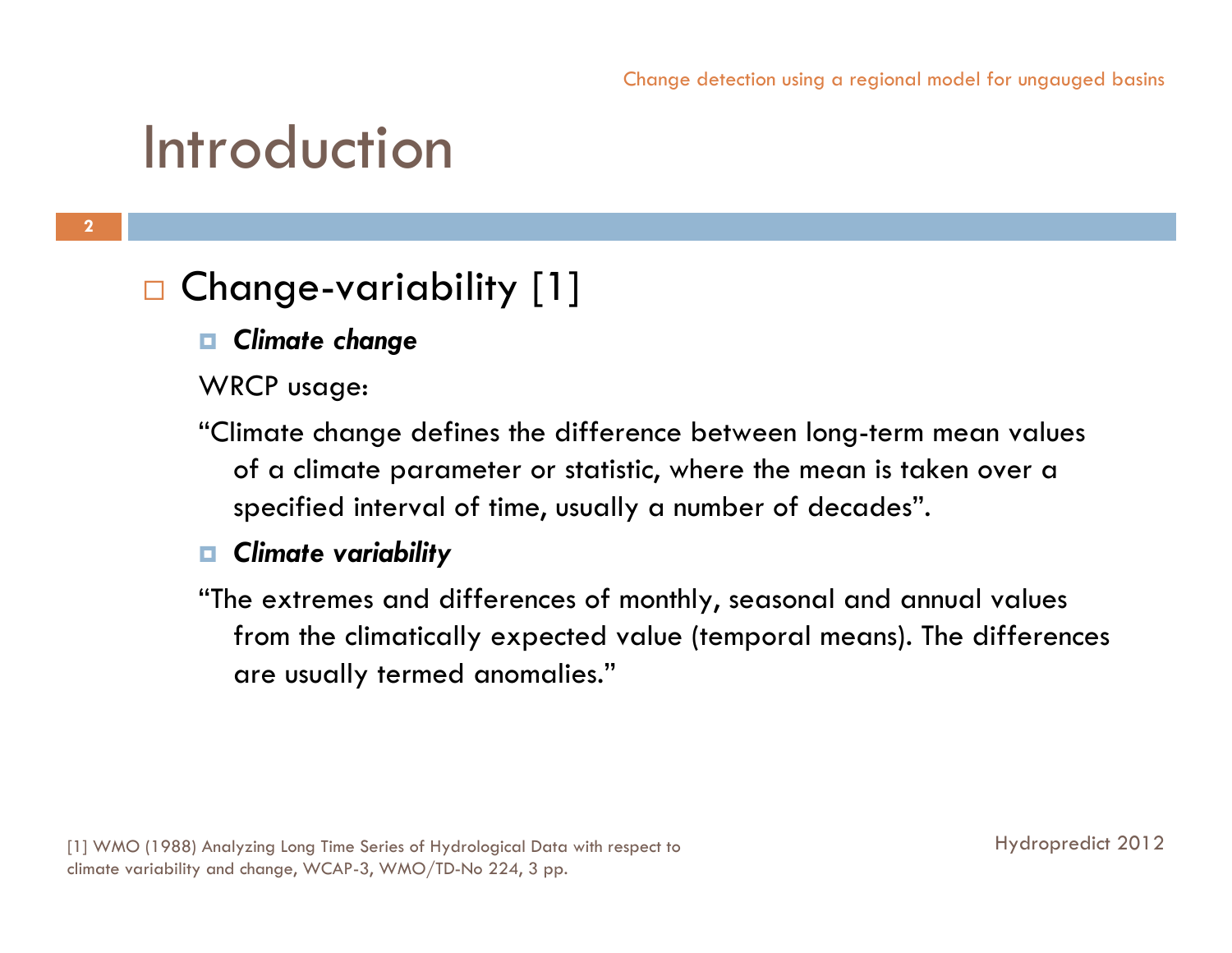### Introduction

- $\Box$  Change detection phases [2]:
	- $\Box$ **Exploratory data analysis**
	- **Statistical analysis**
- $\Box$  This research is product of change detection for regional hydrologic model parameter estimation.
- $\Box$  Change detection is limited to the exploratory data analysis. It is important to eliminate basins with detected change for reliable parameter estimation at this stage of regional hydrologic model development.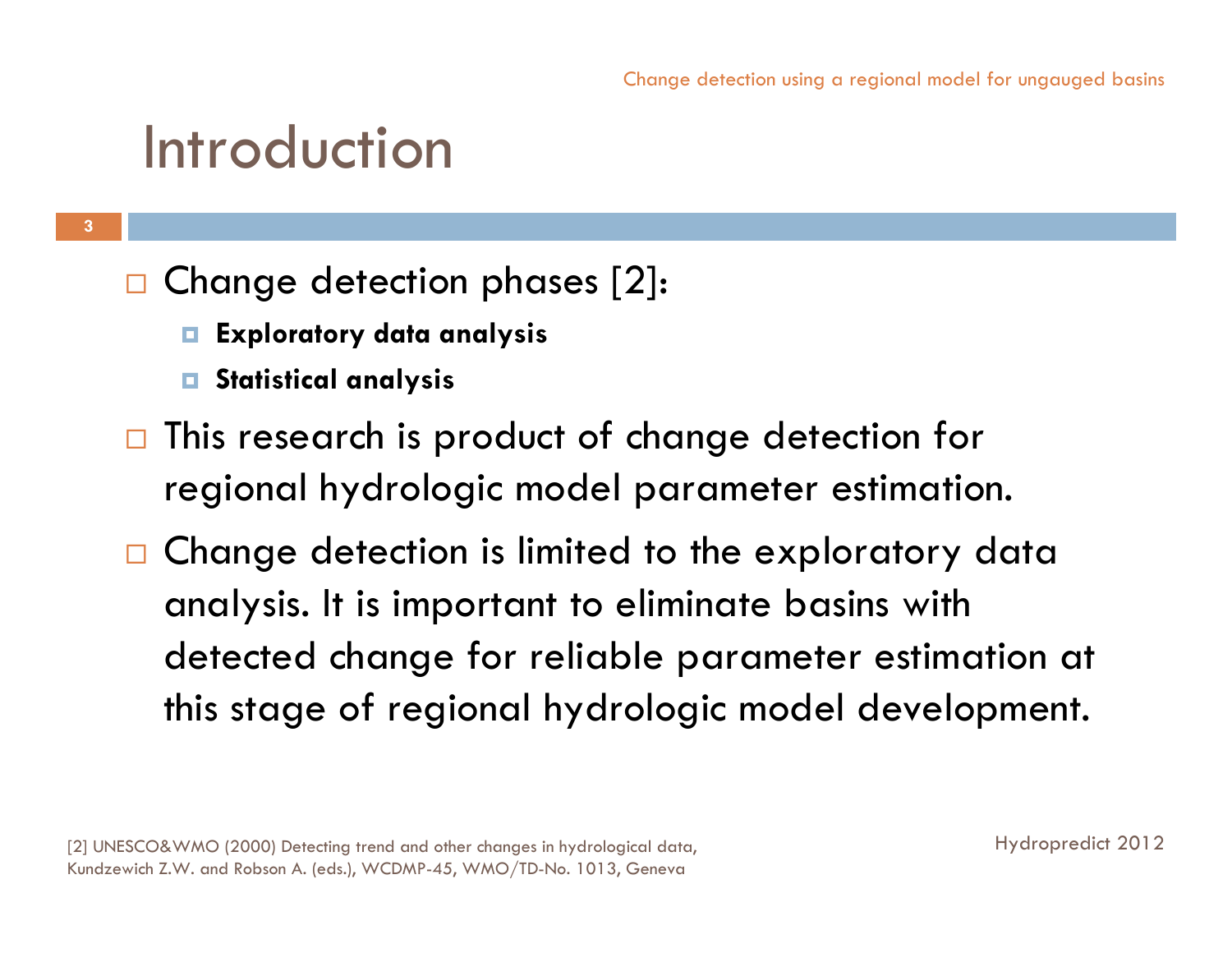### Introduction

**4**

- $\Box$  Characteristics of regional hydrologic model for generating monthly flows in ungauged basins [3]:
	- $\Box$  Statistical model – normalized nonlinear multiple regression combined with two parameter exponential model
	- $\Box$  Homogeneous region identification is necessary for selection of multidonors for model parameter estimation
	- $\Box$  Input data: hydrological data only (observed time series – mean monthly flow yields  $[I/s/km<sup>2</sup>]$  and physiographic characteristics of basins

[3] Blagojevic B. (2011) Development of spatial interpolation model for hydrologic time series in ungauged basins, (*Razvoj modela za prostornu interpolaciju hidroloških vremenskih serija na neizučeniim profilima*), Doctoral dissertation,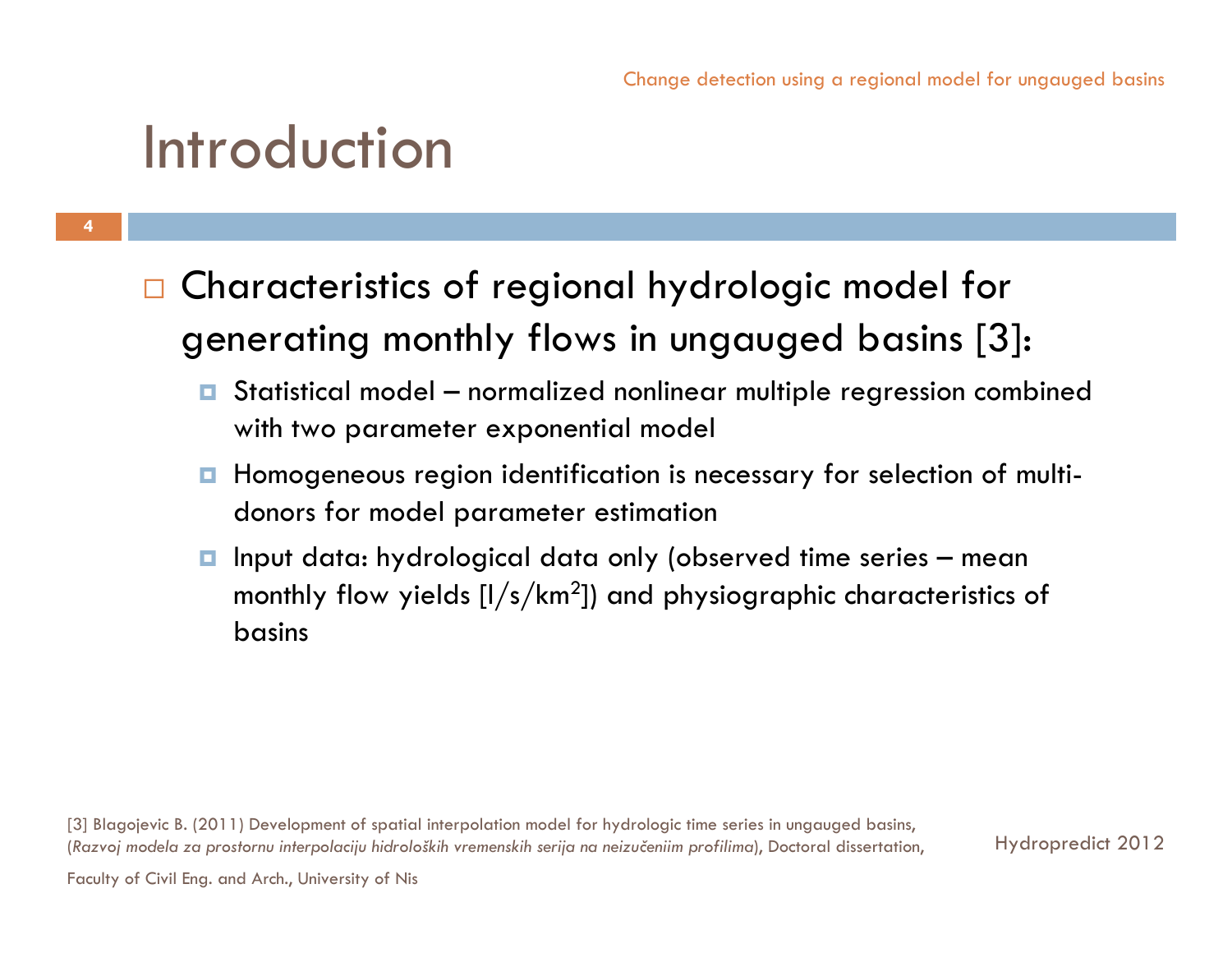**5**

 $\cdots$  ,  $\cdots$  ,  $\cdots$  ,  $\cdots$  $\widetilde{x}_0 = a_0 + a_{01}x_1 + ... + a_{0l}x_l$ Regression model for flow at ungauged site *x0* is based on flows *xj* at *l* stations [4]:

the corresponding normalized regression:

$$
\tilde{u}_0 = \alpha_{01} u_1(x_1) + \ldots + \alpha_{0l} u_l(x_l)
$$

 $a_{0j},\,\alpha_{0j}^{\phantom{\dag}}$  - regression coefficients.

Normalization of input data ( $x_i = x_{ii}$ ) is performed through two transformations – *Tr1* and *Tr2* shown on the following slide.

[4] Aleksejev G.A. (1971) Objective methods of smoothing and normalization of correlation with examples from hydrometeorology, (*Oбьективные методы выравнивания <sup>и</sup> нормализации*

*корреляционных связей*), Hydrometeorological publishing, Leningrad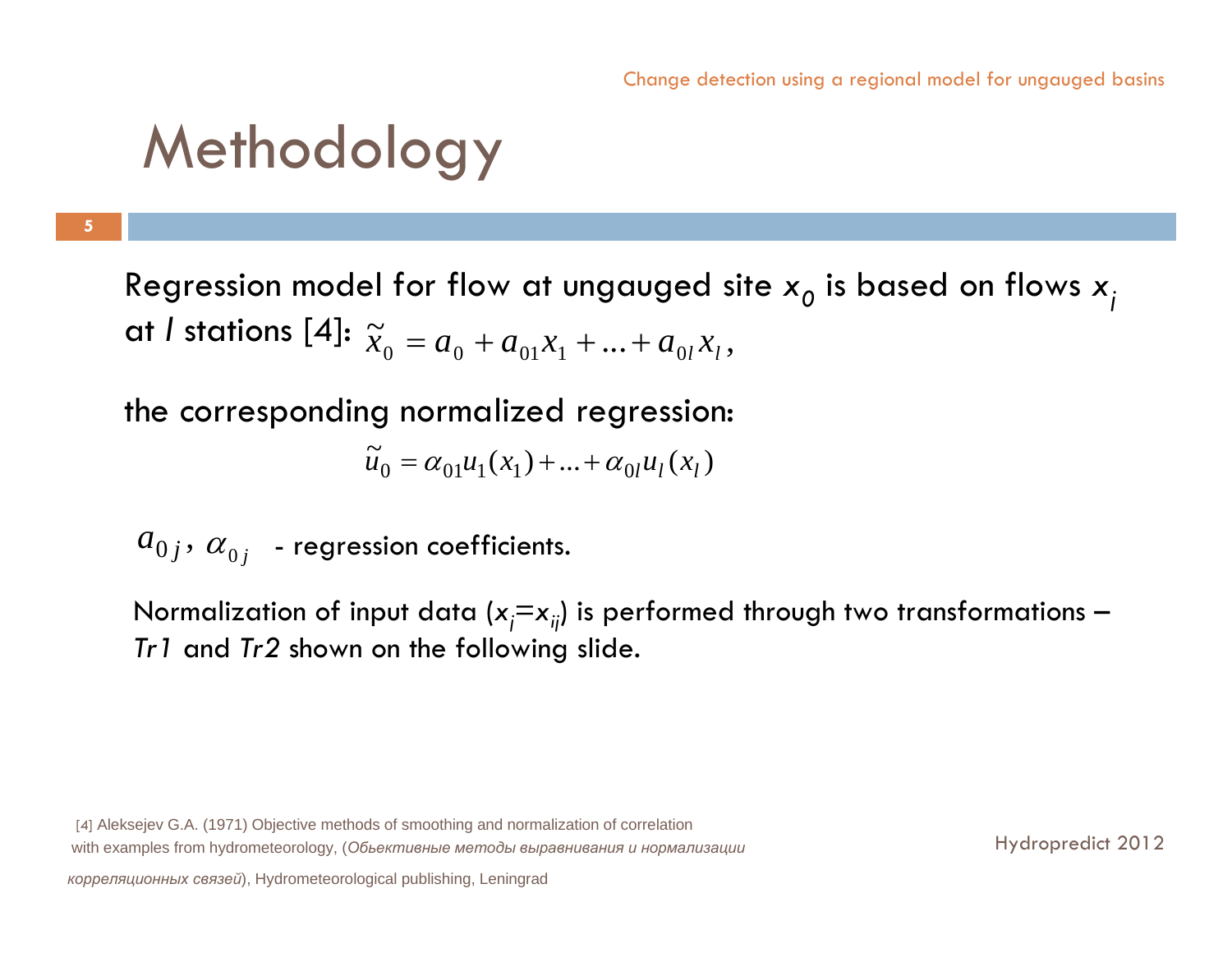**6**

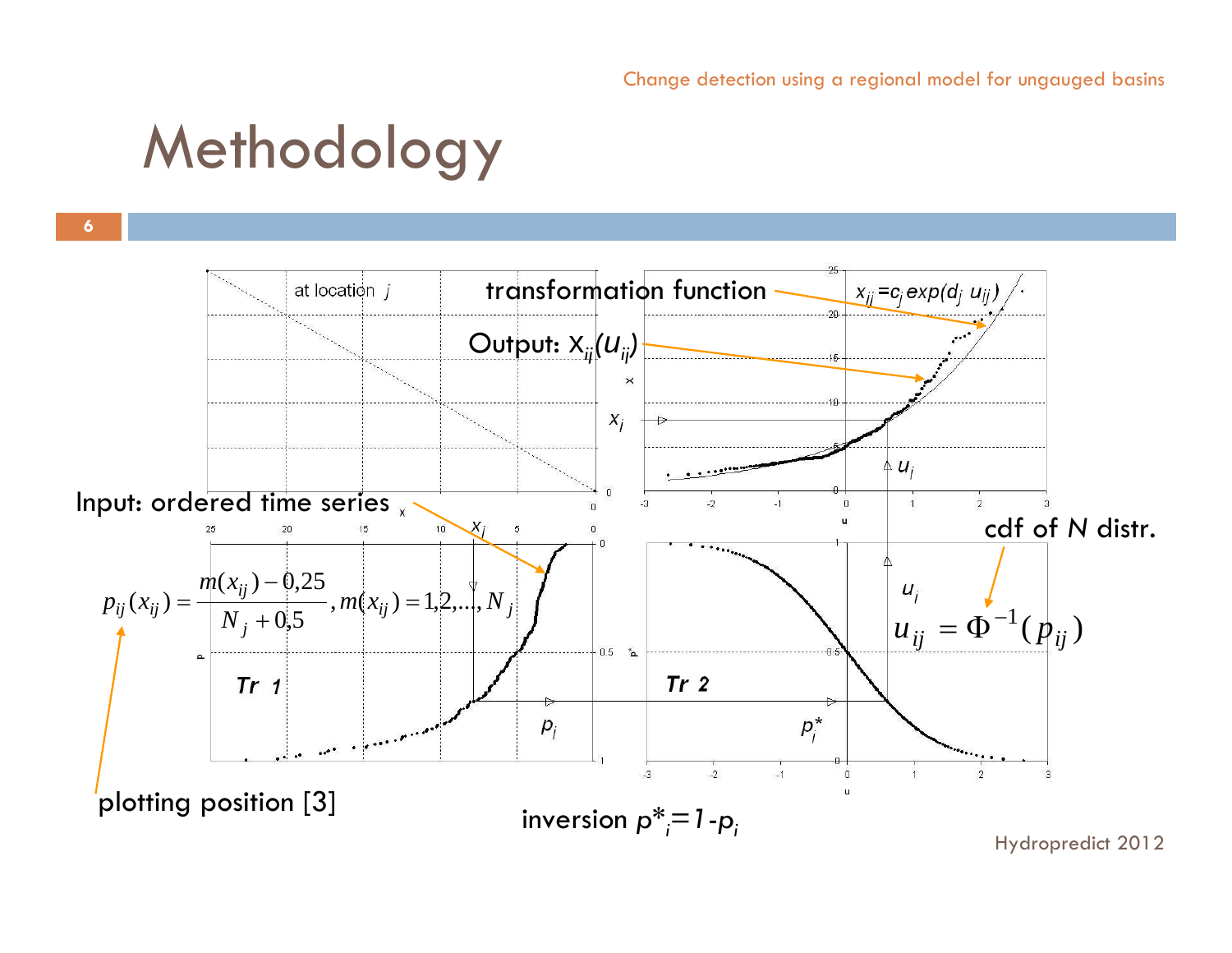**7**

 $\Box$  Change detection through verification of transfer model at Hydrologic stations (HS)  $d_j u_{ij}$  $x_{ij} = c_j \cdot e_j$ 

#### *x* is mean monthly flow yield [l/s/km2], *<sup>i</sup>* is month index *i=1,…,Nj, j* is HS index

- $\mathcal{L}_{\mathcal{A}}$ Calculation of uij according to plotting position and cfd
- $\overline{\phantom{a}}$ Model Parameter (c<sub>i</sub>, d<sub>i</sub>) identification- LS method
- $\mathcal{L}_{\mathcal{A}}$ Goodness of fit indicators [5]

#### *1. E***- Nash-Sutcliffe's coefficient of efficiency**

Qualitative model performance ratings unsatisfactory  $=$   $E$   $<$  0.50 satisfactory = 0.50 < *E* < 0.65  $q = 0.65 \leq F \leq 0.75$ very good  $=$   $E > 0.75$ *2. d* **– Willmott's index of agreement**

[5] Harmel R.D., Smith P.K., Migliaccio K.W. (2010) Moddifying goodness of fit indicators to incorporate both measurement and model uncertainty in model calibration and validation, Transactions of the ASABE Vol. 53(1): 55-63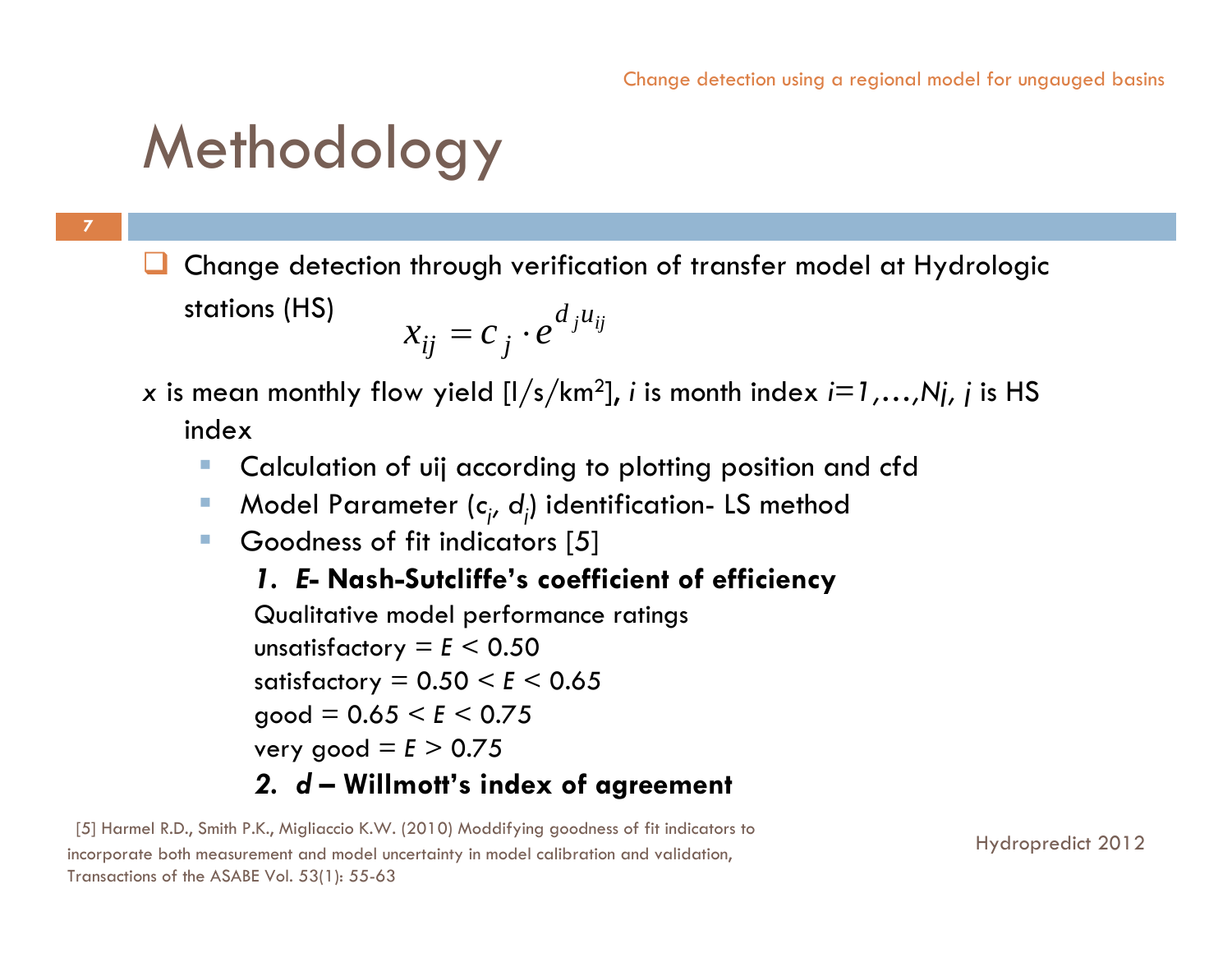**8**



#### Study area: Republic of Serbia without provinces

- 126 HS total

Time series at HS requirements:

- •Non-zero flows
- • Continuous flow records (no data gaps)
- • Studied period 1961-2005 divided in 3 non-overlapping periods (3x180 mths.)

It was not possible to use Kruskal-Wallis test, since the exact probability distribution for H statistic for total sample sizes up to 105 for three groups is computed so far (http://faculty.virginia.edu/kruskal-wallis/).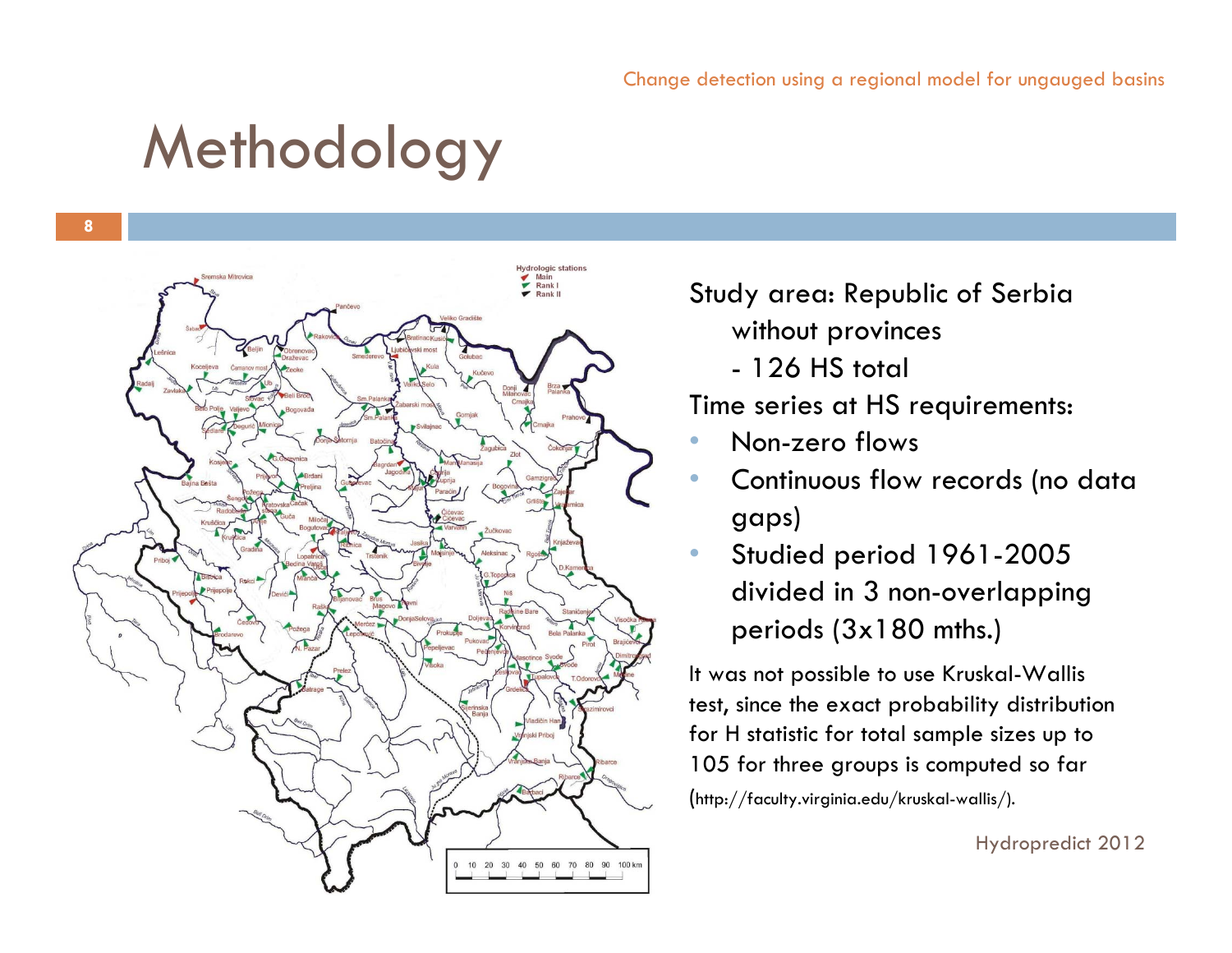

### Transfer model verification at HS in Serbia:

- • 63 HS available that fulfill requirements (4 HS with zero flow intentionally included)
- • Analysis = Comparison of *E*, *d* and model parameters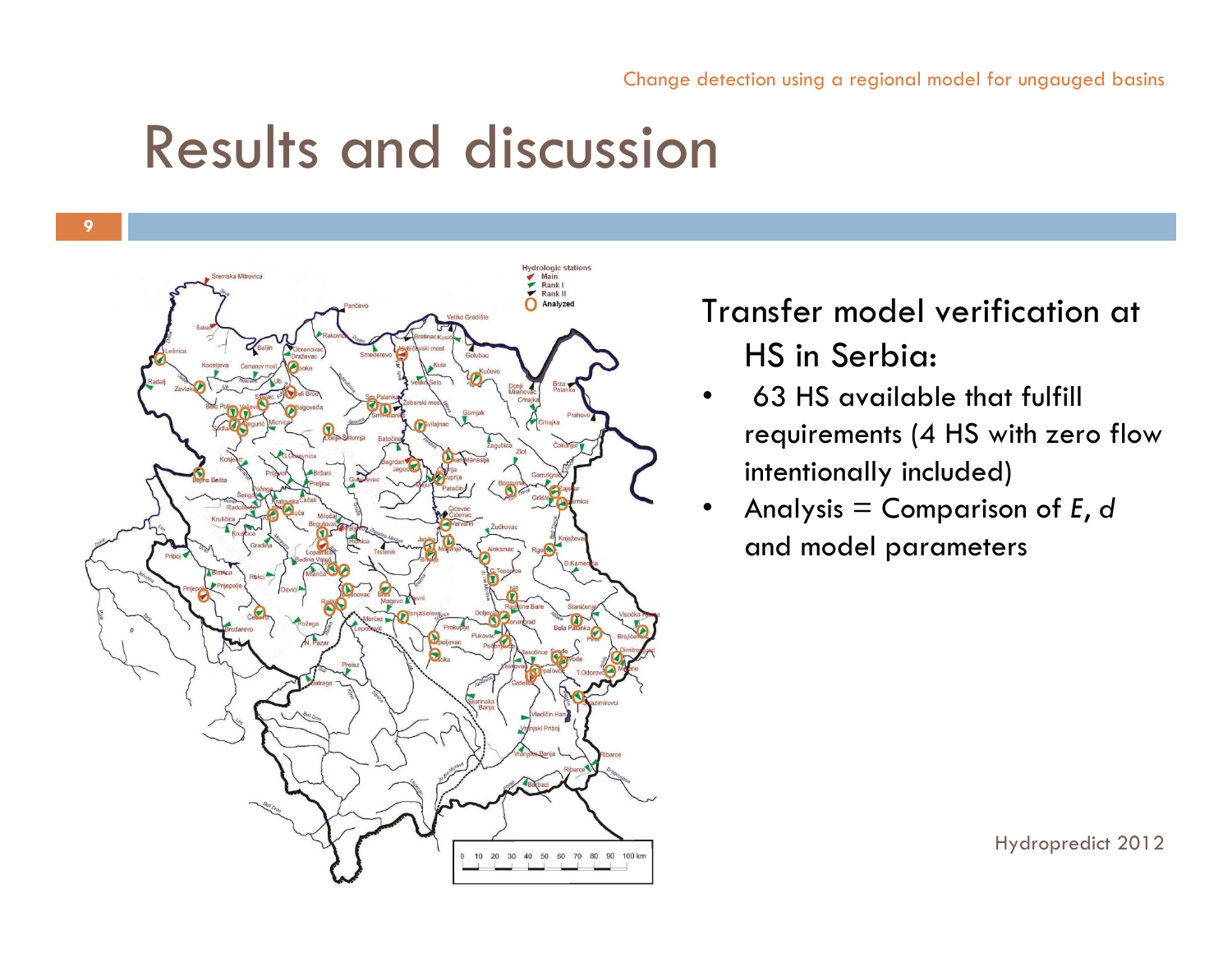**10**

#### **4 HS with zero flow –***E* **values at HS**



*E scale changed to show 'mild'*unsatisfactory model performance in the period with only one '0' flow at HS 4.

Extremely unsatisfactory model performance in the periods with '0' flow(s).

At the same periods, Willmot's *d* is not **that** sensitive to '0': 1961-1975 0.843 0.384 0.338 0.888

| НS        |       |       | 3     |       |
|-----------|-------|-------|-------|-------|
| 1991-2005 | 0.445 | 0.770 | 0.263 | 0.979 |
| 1976-1990 | 0.920 | 0.697 | 0.989 | 0.984 |
| 1961-1975 | 0.843 | 0.384 | 0.338 | 0.888 |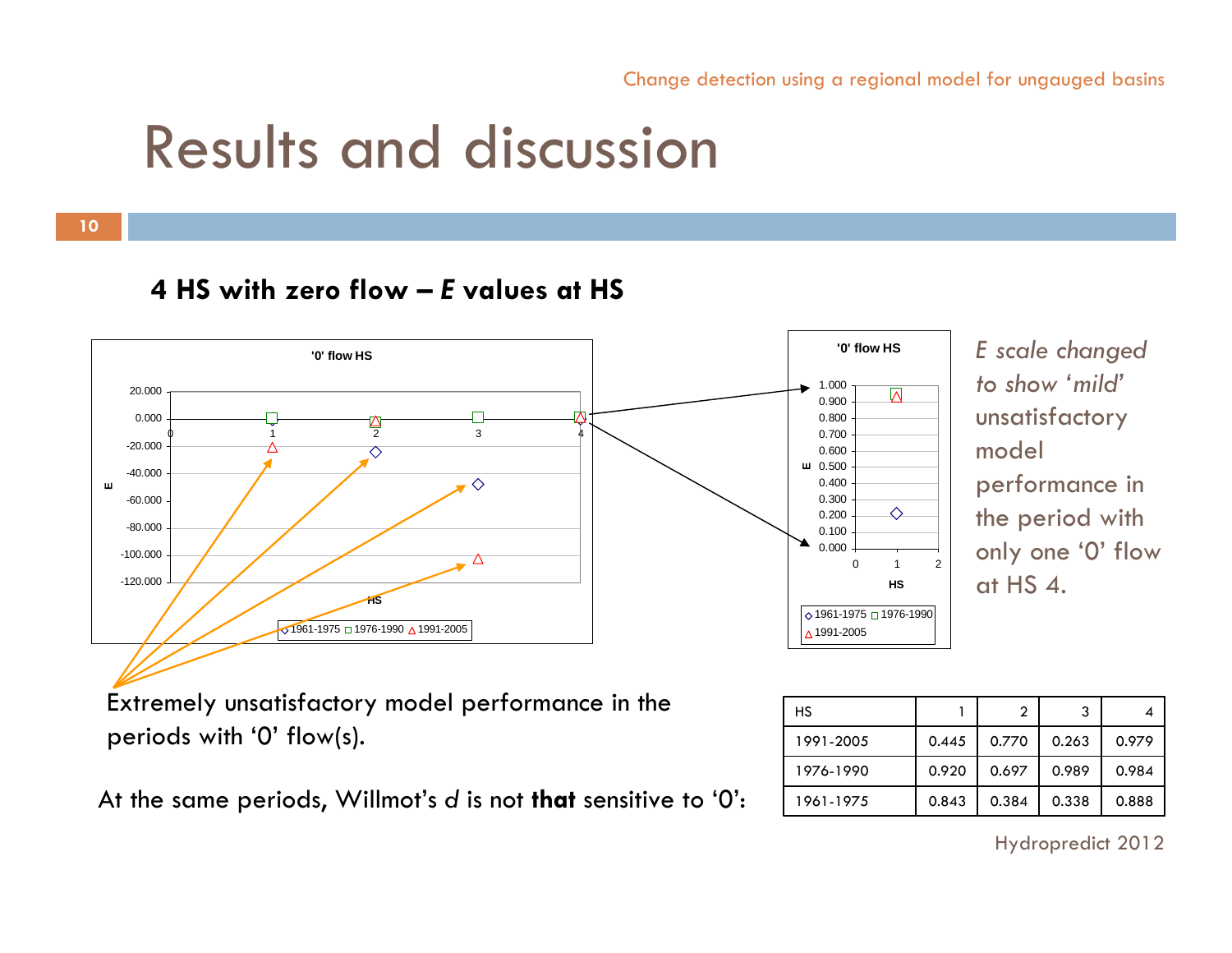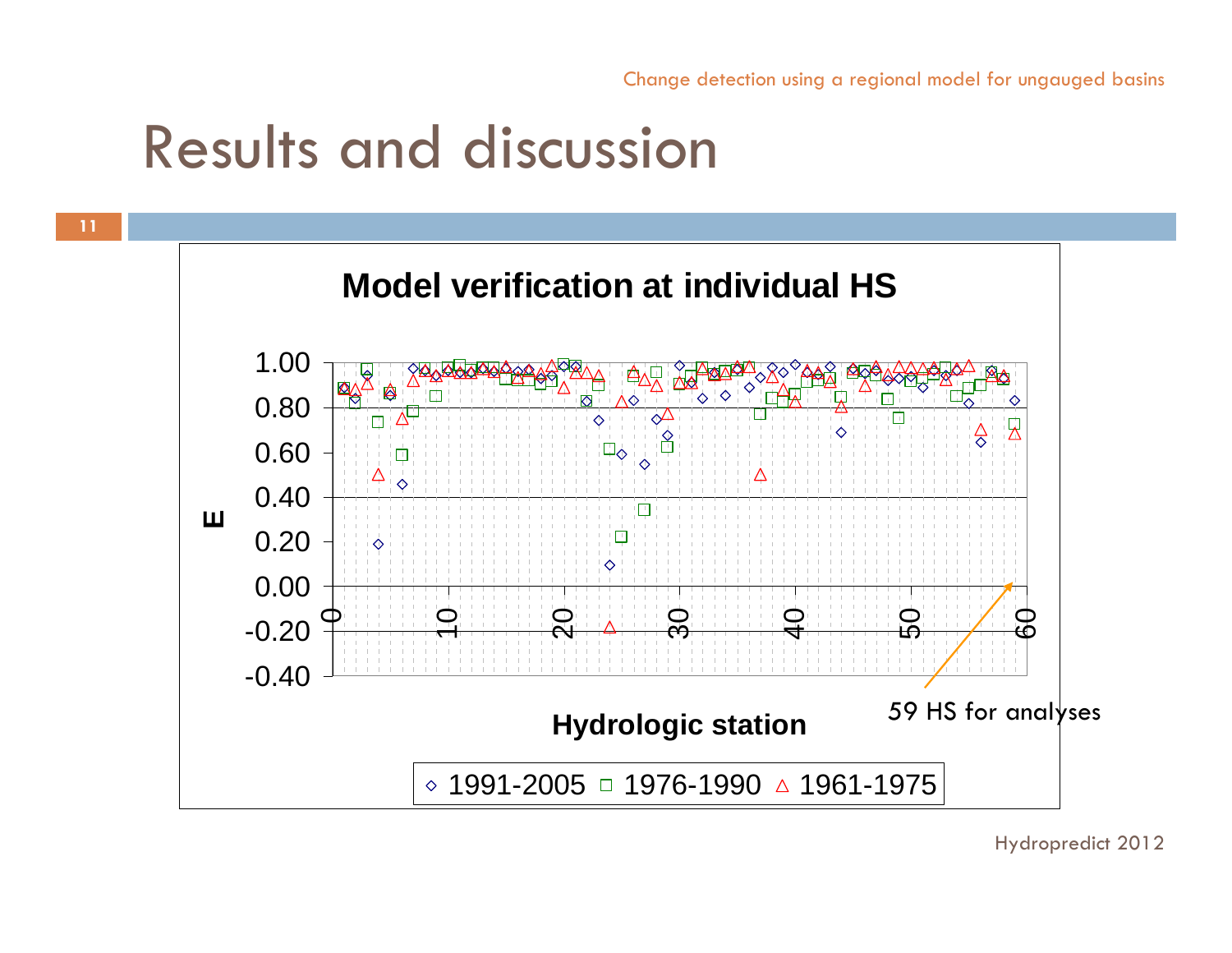The initial grouping of HS according to *E* values in studied time periods



Regardless of very good performance, these HS have *E* in one of the periods that deviates from other two *E* values.

Two/ty**p**'es of E values change for these HS:

- **Gradual change** (chronologically  $deg$  *dec*/easing or increasing)
- Abrupt change (*E* in one of the periods that deviates from other two *E* values)

```
Hydropredict 2012
```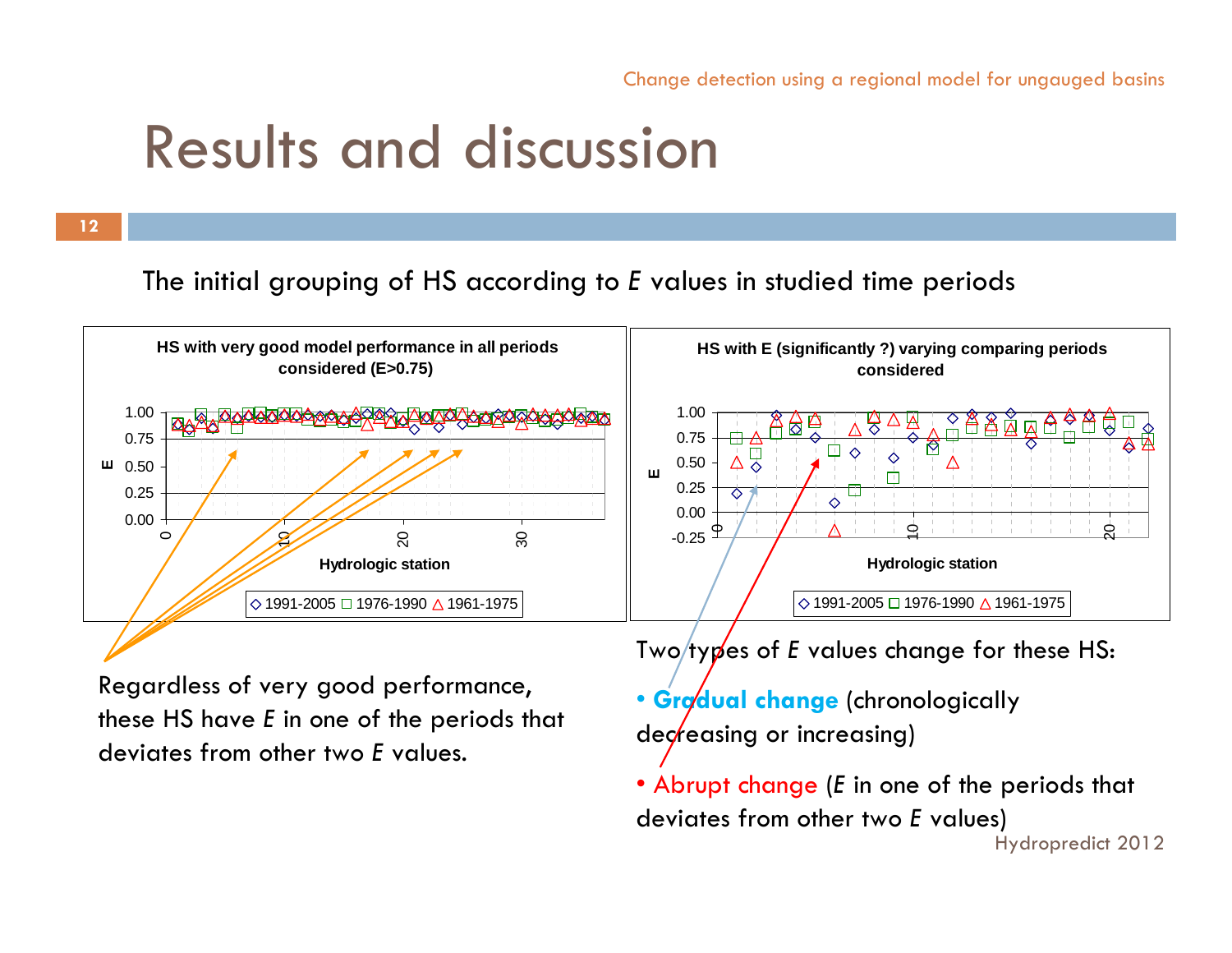**13**

For all of the HS where **abrupt change** was registered, the interventions either in the basin or in the river close to HS were performed (diversions, reservoir construction, exploitation for water supply etc.) in the period when *E* value deviates from *E* in other two periods.



Example [6]:

Testing homogeneity and randomness of time series: annual means, maxima, minima in the period 1961-2002 for  $6$  (HS)shown in the pic. left. Known change occurred in 1990 – start of Hydropower plant operations and reservoir fill.

Here, it IS registered as **abrupt change** at one HS under influence as *E* deviation in the period 1991-2005.

[6] Spasic T., Blagojevic B., Prohaska S. (2007) Preliminary analysis of the Zavoj reservoir influence on the Nisava river flow regime in the Sicevo gorge, in 'Jelasnica and Sicevo Gorge Environment status monitoring' Monograph, Fac. Civ. Eng. Arch. & Inst. Nat. Cons. Serb., 107-114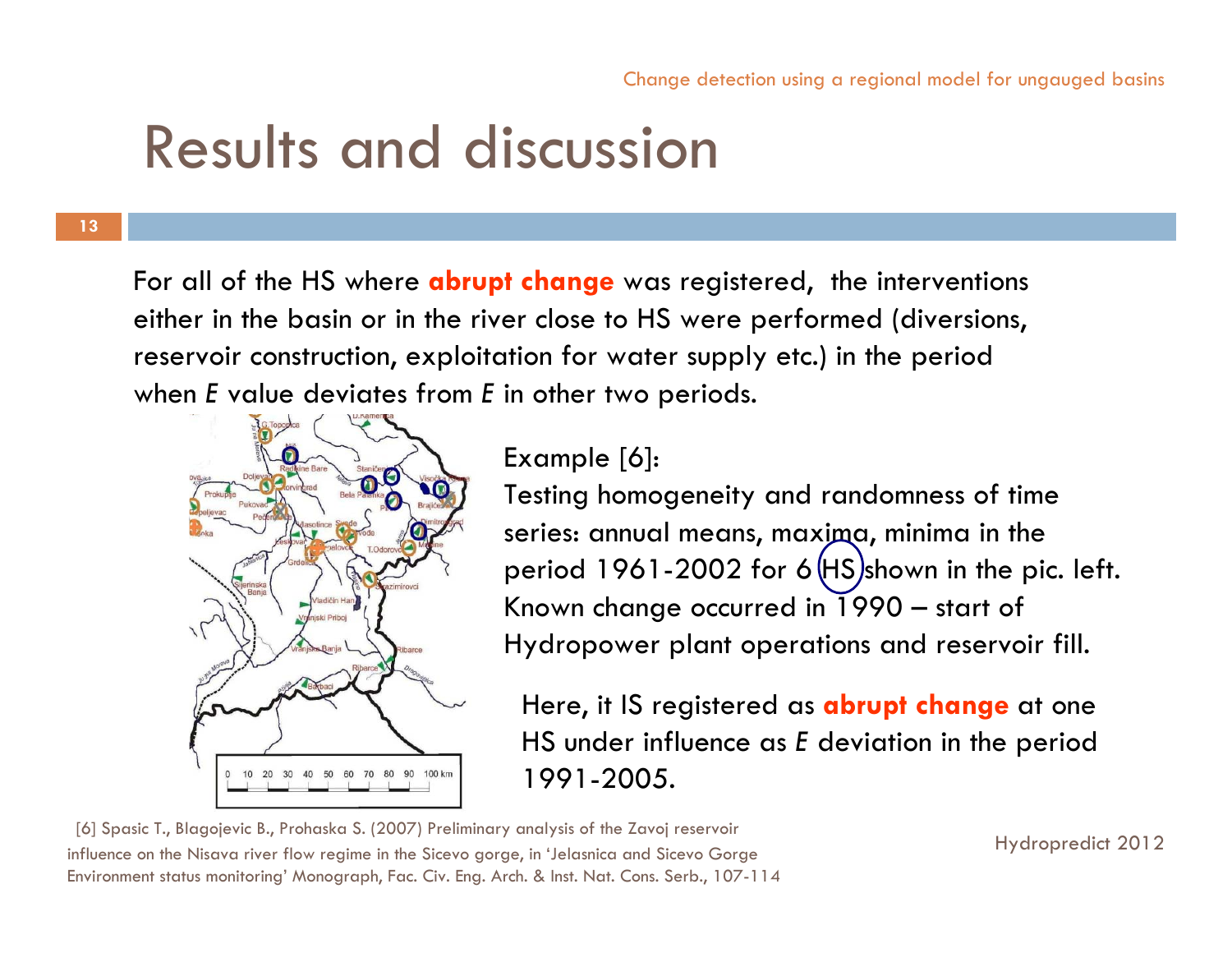

The second grouping of HS is done for all of the HS where **gradual change** was registered. This kind of change could reveal potential climate change in the basin.

In addition to *E* variation, transfer model parameters *c* and *d* variation is considered among sub-periods.

For this type of transfer model, parameter estimates for *c* and *d* are *m* and *Cv*, respectively.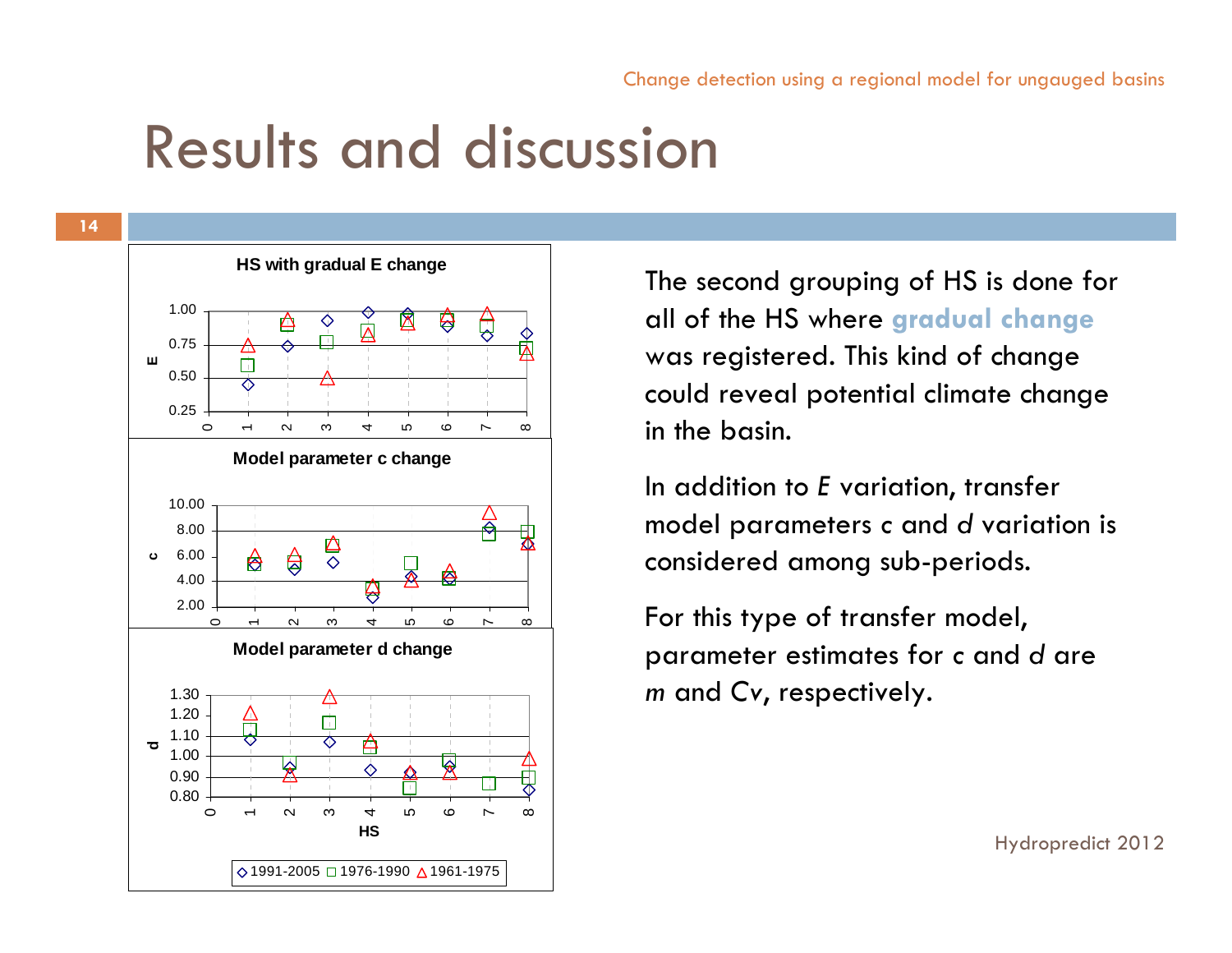**15**

The table shows *E*, transfer model parameters *c* and *d* values in three studied periods.

| Period    | HS.          |       | 2     | 3     | 4     | 5     | 6     | 7     | 8     |
|-----------|--------------|-------|-------|-------|-------|-------|-------|-------|-------|
| 1991-2005 | E.           | 0.455 | 0.741 | 0.935 | 0.989 | 0.981 | 0.889 | 0.815 | 0.833 |
| 1976-1990 | E            | 0.586 | 0.897 | 0.767 | 0.856 | 0.930 | 0.927 | 0.884 | 0.725 |
| 1961-1975 | E            | 0.749 | 0.941 | 0.501 | 0.826 | 0.914 | 0.974 | 0.985 | 0.685 |
| 1991-2005 | $\mathsf{c}$ | 5.350 | 4.920 | 5.526 | 2.723 | 4.434 | 4.244 | 8.218 | 6.987 |
| 1976-1990 | c            | 5.296 | 5.455 | 6.740 | 3.365 | 5.372 | 4.163 | 7.737 | 7.881 |
| 1961-1975 | $\mathsf{C}$ | 6.080 | 6.181 | 7.102 | 3.652 | 4.080 | 4.858 | 9.411 | 7.079 |
| 1991-2005 | d            | 1.081 | 0.944 | 1.068 | 0.931 | 0.922 | 0.948 | 0.769 | 0.834 |
| 1976-1990 | d            | 1.128 | 0.967 | 1.164 | 1.043 | 0.842 | 0.978 | 0.863 | 0.891 |
| 1961-1975 | d            | 1.216 | 0.906 | 1.294 | 1.074 | 0.924 | 0.922 | 0.778 | 0.991 |

Since climate change reflects on mean values and variability of monthly values, HS with decreasing model parameter *c* values are marked.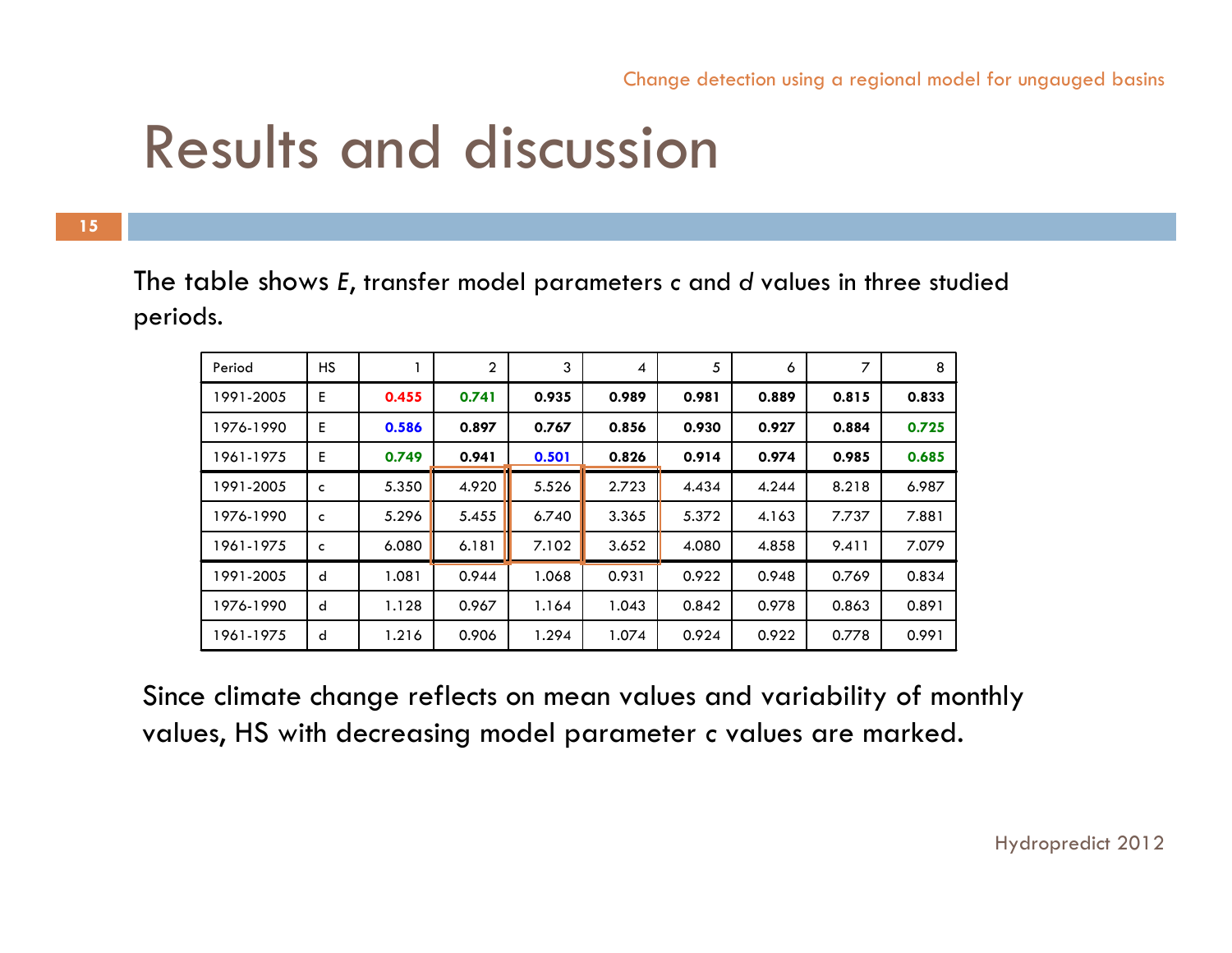### Conclusion

- $\Box$  Goodness of fit measure *E* for presented model is efficient in exploratory data analysis. Willmot's *d* is not.
- $\Box$  It is possible to differentiate change (gradual vs. abrupt) according to *E* change in sub-periods.
- $\Box$  Using presented model and *E*, modified flow regimes could be identified in preliminary regional analyses in a simple way.
- $\Box$  Further research should include:
	- $\Box$  Combined difference measure of model parameter *<sup>c</sup>* and/or *<sup>d</sup>* with *<sup>E</sup>* that would detect long-term change without using sophisticated models.
	- **P** Potential of flow prediction based on combined difference measure.